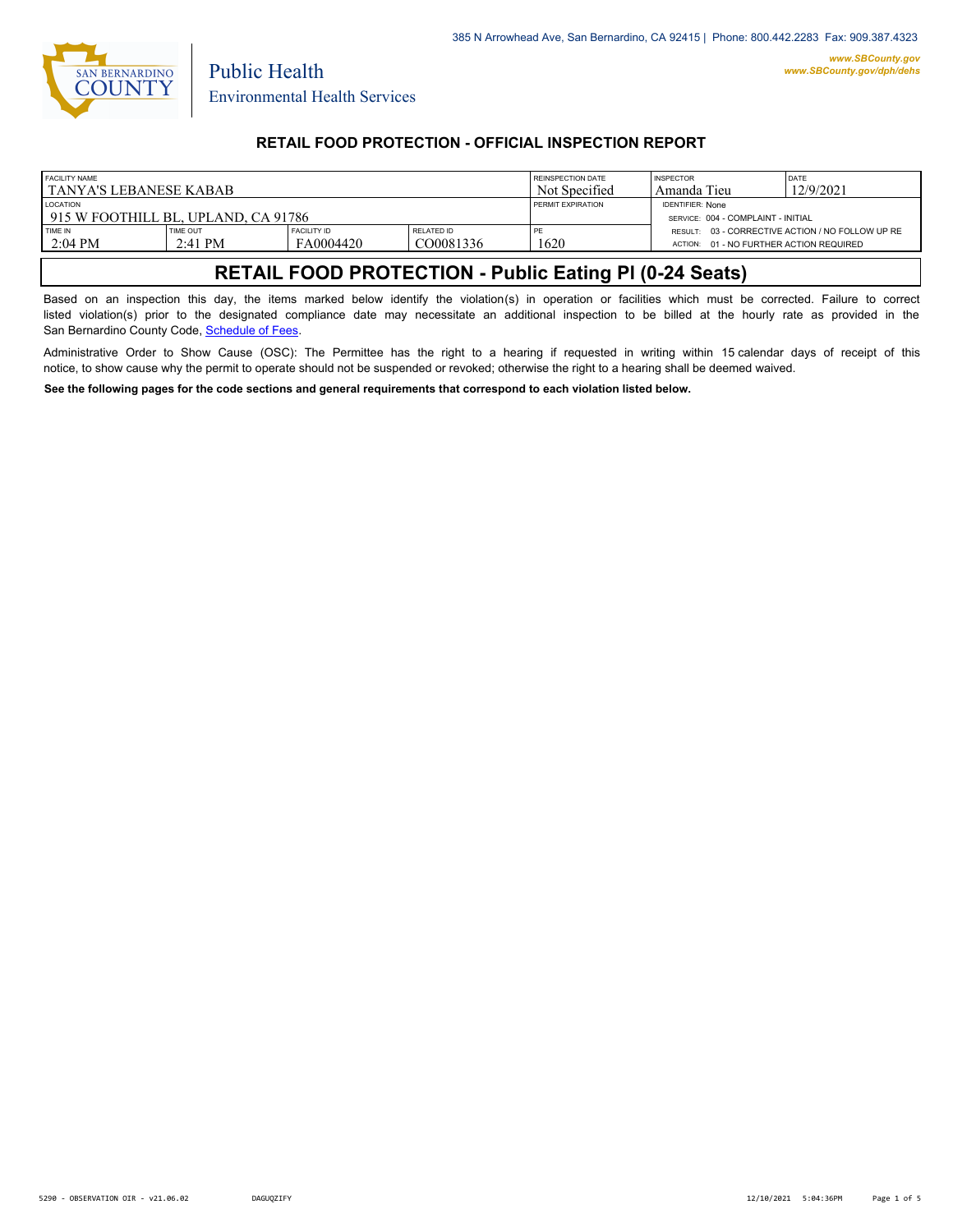

Environmental Health Services

Public Health

# **RETAIL FOOD PROTECTION - OFFICIAL INSPECTION REPORT**

| <b>FACILITY NAME</b><br>TANYA'S LEBANESE KABAB                                    |                                                                                                                                                                                                                                                                                                                                                                                                                                                                                                                                                                                                                                                                                                                                                                         | DATE<br>12/9/2021               |  |
|-----------------------------------------------------------------------------------|-------------------------------------------------------------------------------------------------------------------------------------------------------------------------------------------------------------------------------------------------------------------------------------------------------------------------------------------------------------------------------------------------------------------------------------------------------------------------------------------------------------------------------------------------------------------------------------------------------------------------------------------------------------------------------------------------------------------------------------------------------------------------|---------------------------------|--|
| LOCATION<br>915 W FOOTHILL BL, UPLAND, CA 91786                                   |                                                                                                                                                                                                                                                                                                                                                                                                                                                                                                                                                                                                                                                                                                                                                                         | <b>INSPECTOR</b><br>Amanda Tieu |  |
| <b>16K999 Complaint Inspection</b>                                                |                                                                                                                                                                                                                                                                                                                                                                                                                                                                                                                                                                                                                                                                                                                                                                         |                                 |  |
| <b>Compliance Date: Not Specified</b>                                             | <b>Inspector Comments: PURPOSE:</b>                                                                                                                                                                                                                                                                                                                                                                                                                                                                                                                                                                                                                                                                                                                                     |                                 |  |
| Reference - HSC                                                                   | A complaint inspection was conducted on this date in response to complaint number CO0081336.                                                                                                                                                                                                                                                                                                                                                                                                                                                                                                                                                                                                                                                                            |                                 |  |
|                                                                                   | NATURE OF COMPLAINT:                                                                                                                                                                                                                                                                                                                                                                                                                                                                                                                                                                                                                                                                                                                                                    |                                 |  |
|                                                                                   | The complainant alleged the following items:                                                                                                                                                                                                                                                                                                                                                                                                                                                                                                                                                                                                                                                                                                                            |                                 |  |
|                                                                                   | -Food at the facility was not in temperature<br>-Their salad was wilted<br>-Cooked rice was observed in the salt and pepper shakers<br>-Floors were dirty<br>-Dirty dishes was observed in the back                                                                                                                                                                                                                                                                                                                                                                                                                                                                                                                                                                     |                                 |  |
|                                                                                   | -Grease was observed on the stove                                                                                                                                                                                                                                                                                                                                                                                                                                                                                                                                                                                                                                                                                                                                       |                                 |  |
|                                                                                   | OBSERVATION:                                                                                                                                                                                                                                                                                                                                                                                                                                                                                                                                                                                                                                                                                                                                                            |                                 |  |
|                                                                                   | 1) On this date, the owner was interviewed. The owner stated the following items:                                                                                                                                                                                                                                                                                                                                                                                                                                                                                                                                                                                                                                                                                       |                                 |  |
|                                                                                   | -Facility was unaware of this complaint<br>-Chicken is cooked up to a minimum cooking temperature of 130 F and beef is cooked up to a minimum<br>cooking temperature of 153 F. See violation 16C001.<br>-All packaged lettuce and parsley are purchased every morning from the grocery store<br>-Rice is stored within the salt shaker to help break down the larger clumps of salt upon use.<br>-All flooring are cleaned daily in the morning and night<br>-All food contact surfaces such as knives are washed, rinsed, and sanitized after every use<br>-Equipment such as the stove top and grill are cleaned daily, every night<br>-All customer's food items are stored within disposable to-go containers<br>2) On this date, the following items was observed: |                                 |  |
|                                                                                   |                                                                                                                                                                                                                                                                                                                                                                                                                                                                                                                                                                                                                                                                                                                                                                         |                                 |  |
|                                                                                   | -Cooked chicken that has been transferred from the grill to a styrofoam container measured 117 F<br>-Packaged lettuce properly stored at the unused steam table and walk-in cooler rack. Upon further inspection of<br>the lettuce, observed no mold-like substance on the lettuce at this time.<br>-Box of parsley stored on flooring within the walk-in cooler<br>-Raw rice was observed within the salt shakers. Upon further inspection, observed no mold-like substance on<br>the rice or salt<br>-Multiple tongs stored on the oven handle below the stove top to be protruding out within the cook's line                                                                                                                                                        |                                 |  |
|                                                                                   | -Grease accumulation was observed on the sides of the ventilation hood, stove top, and the grill<br>-Grease accumulation was observed on the flooring below the food preparation table<br>-Excessive frozen meat debris and black/brown staining was observed inside the bottom and sides of the ice<br>chest. Observed the food stored within the ice chest not in contact with the meat debris and staining at this<br>time.                                                                                                                                                                                                                                                                                                                                          |                                 |  |
|                                                                                   | -Packaged to-go containers stored on the flooring within the back storage room                                                                                                                                                                                                                                                                                                                                                                                                                                                                                                                                                                                                                                                                                          |                                 |  |
|                                                                                   | See violation 16C001, 16C036, 16C010, 16C014, 16C045, 16C033, 16C036 for more details.                                                                                                                                                                                                                                                                                                                                                                                                                                                                                                                                                                                                                                                                                  |                                 |  |
|                                                                                   | OUTCOME:                                                                                                                                                                                                                                                                                                                                                                                                                                                                                                                                                                                                                                                                                                                                                                |                                 |  |
|                                                                                   | 1) Poultry, comminuted poultry, and stuffed fish/meat/poultry shall be heated to 165°F.                                                                                                                                                                                                                                                                                                                                                                                                                                                                                                                                                                                                                                                                                 |                                 |  |
|                                                                                   | 2) Ensure all food contact surfaces to be stored in clean and sanitary area to prevent contamination.                                                                                                                                                                                                                                                                                                                                                                                                                                                                                                                                                                                                                                                                   |                                 |  |
|                                                                                   | 3) Maintain all floors and all kitchen equipment in a clean and sanitary manner at all times.                                                                                                                                                                                                                                                                                                                                                                                                                                                                                                                                                                                                                                                                           |                                 |  |
|                                                                                   | No further action is warranted at this time. The complaint will be closed.                                                                                                                                                                                                                                                                                                                                                                                                                                                                                                                                                                                                                                                                                              |                                 |  |
| <b>Description:</b> A complaint report has been received by Environmental Health. |                                                                                                                                                                                                                                                                                                                                                                                                                                                                                                                                                                                                                                                                                                                                                                         |                                 |  |

*www.SBCounty.gov*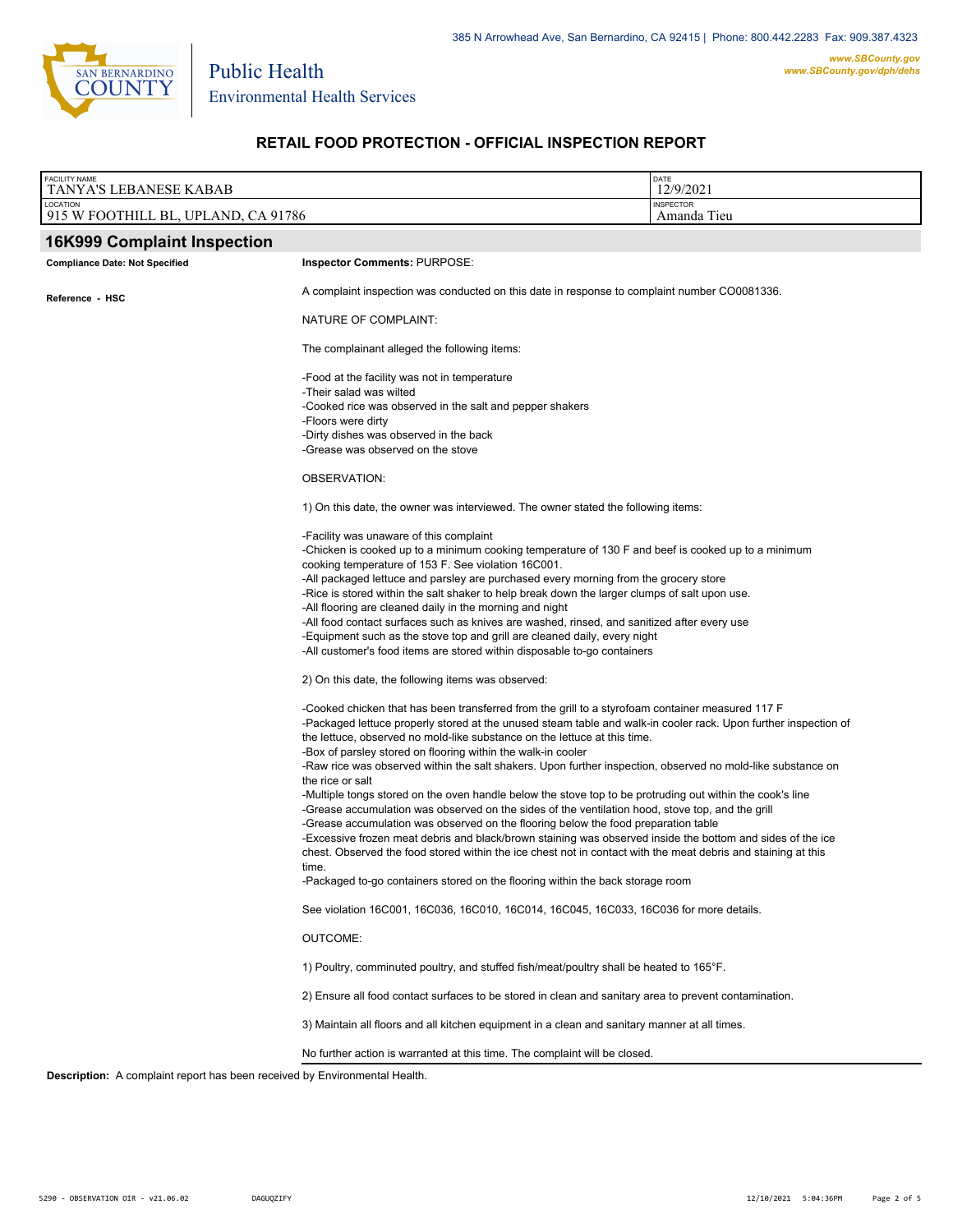

Public Health

## **RETAIL FOOD PROTECTION - OFFICIAL INSPECTION REPORT**

| <b>FACILITY NAME</b>                                                                 |                                                                                                                                                                                                                                                                                                                                                                                                     | DATE                            |  |  |
|--------------------------------------------------------------------------------------|-----------------------------------------------------------------------------------------------------------------------------------------------------------------------------------------------------------------------------------------------------------------------------------------------------------------------------------------------------------------------------------------------------|---------------------------------|--|--|
| TANYA'S LEBANESE KABAB                                                               |                                                                                                                                                                                                                                                                                                                                                                                                     | 12/9/2021                       |  |  |
| LOCATION<br>915 W FOOTHILL BL, UPLAND, CA 91786                                      |                                                                                                                                                                                                                                                                                                                                                                                                     | <b>INSPECTOR</b><br>Amanda Tieu |  |  |
| <b>16C010 Proper cooking time &amp; temperatures</b>                                 |                                                                                                                                                                                                                                                                                                                                                                                                     | <b>CRITICAL</b><br>⚠            |  |  |
| <b>Compliance Date: Not Specified</b><br><b>Not In Compliance</b>                    | Inspector Comments: Observed cooked chicken that has been transferred from the grill to a styrofoam<br>container measured 117 F within 20 seconds upon the time of measurement.                                                                                                                                                                                                                     |                                 |  |  |
| Violation Reference - HSC - 114004, 114008,<br>114010                                | Immediately discontinue practice. Poultry, comminuted poultry, stuffed fish / meat / poultry shall be heated to<br>165F.                                                                                                                                                                                                                                                                            |                                 |  |  |
|                                                                                      | Corrected on site: The cook was immediately instructed to reheat the cooked chicken at this time. Observed<br>the owner increase the grill temperature. Observed the cooked chicken reheated up to 167 F.                                                                                                                                                                                           |                                 |  |  |
| to 165F. Other temperature requirements may apply. (114004, 114008, 114010)          | Violation Description: Comminuted meat, raw eggs, or any food containing comminuted meat or raw eggs, shall be heated to 155F for 15 sec. Single<br>pieces of meat, and eggs for immediate service, shall be heated to 145F for 15 sec. Poultry, comminuted poultry, stuffed fish / meat / poultry shall be heated                                                                                  |                                 |  |  |
| 16C001 Demonstration of knowledge; food safety certification                         |                                                                                                                                                                                                                                                                                                                                                                                                     |                                 |  |  |
| <b>Compliance Date: Not Specified</b><br><b>Not In Compliance</b>                    | Inspector Comments: 1) Upon questioning, employee was unable to demonstrate adequate knowledge of the<br>minimum cooking temperature of poultry.                                                                                                                                                                                                                                                    |                                 |  |  |
| Violation Reference - HSC - 113947-113947.1                                          | Ensure all employees are educated on the minimum cooking temperature of poultry.                                                                                                                                                                                                                                                                                                                    |                                 |  |  |
|                                                                                      | Corrected on site: Employee was educated that the minimum cooking temperature of poultry is 165 F                                                                                                                                                                                                                                                                                                   |                                 |  |  |
|                                                                                      | 2) Observed (1) Certified Food Manager's Certificate to be expired and (1) certificate to be valid. Per owner, he<br>plans to obtain a manager certificate at a later ate. Obtain a manager certificate from one of the accredited<br>organizations below which has been certified by the American National Standards Institute (ANSI):                                                             |                                 |  |  |
|                                                                                      | 1. 360training.com, Inc.- Learn2Serve® Food Protection Manager Certification Program<br>2. AboveTraining/StateFoodSafety.com.<br>3. National Registry of Food Safety Professionals- Food Protection Manager Certification Program<br>4. National Restaurant Association-ServSafe® Food Protection Manager Certification Program<br>5. Prometric Inc.- Food Protection Manager Certification Program |                                 |  |  |
|                                                                                      | Provide the manager's certification at this facility within 60 days. Failure to comply will result in a billable<br>re-inspection of \$245.00 per hour.                                                                                                                                                                                                                                             |                                 |  |  |
|                                                                                      | Note: Original certificate must be available at this facility in order to be valid.                                                                                                                                                                                                                                                                                                                 |                                 |  |  |
| certification examination. (113947-113947.1)                                         | Violation Description: All food employees shall have adequate knowledge of and be trained in food safety as it relates to their assigned duties. (113947)<br>Food facilities that prepare, handle or serve non-prepackaged potentially hazardous food, shall have an employee who has passed an approved food safety                                                                                |                                 |  |  |
| 16C014 Food contact surfaces: clean and sanitized                                    |                                                                                                                                                                                                                                                                                                                                                                                                     |                                 |  |  |
| <b>Compliance Date: Not Specified</b>                                                | Inspector Comments: The following was observed:                                                                                                                                                                                                                                                                                                                                                     |                                 |  |  |
| <b>Not In Compliance</b><br>Violation Reference - HSC - 113984(e), 114097,<br>114099 | -Black-mold like substance accumulating on the top interior panel in front of the ice deflector inside the ice<br>machine.                                                                                                                                                                                                                                                                          |                                 |  |  |
|                                                                                      | -Calcium deposits accumulating on the top interior panel left of the ice chute inside the ice machine                                                                                                                                                                                                                                                                                               |                                 |  |  |
|                                                                                      | -Dust and food debris on the plates and containers stored on the metal rack located across the dry storage<br>room door. Per owner, the plates and containers are "clean", but are not in use at this time.                                                                                                                                                                                         |                                 |  |  |
|                                                                                      | -Multiple tongs stored on the oven handle below the stove top to be protruding out within the cook's line. Per<br>owner, the tongs are used to cook beef on the stove top / grill. Observed the tongs not in use at this time.                                                                                                                                                                      |                                 |  |  |
|                                                                                      | Clean and sanitize the above items. Ensure all food contact surfaces to be stored in clean and sanitary area to<br>prevent contamination.                                                                                                                                                                                                                                                           |                                 |  |  |
|                                                                                      | *NOTE:                                                                                                                                                                                                                                                                                                                                                                                              |                                 |  |  |

Observed the calcium deposits and black mold-like substance not in contact at this time.

**Violation Description:** All food contact surfaces of utensils and equipment shall be clean and sanitized. (113984(e), 114097, 114099.1, 114099.4, 114099.6, 114101 (b-d), 114105, 114109, 114111, 114113, 114115 (a, b, d), 114117, 114125(b), 114135, 114141)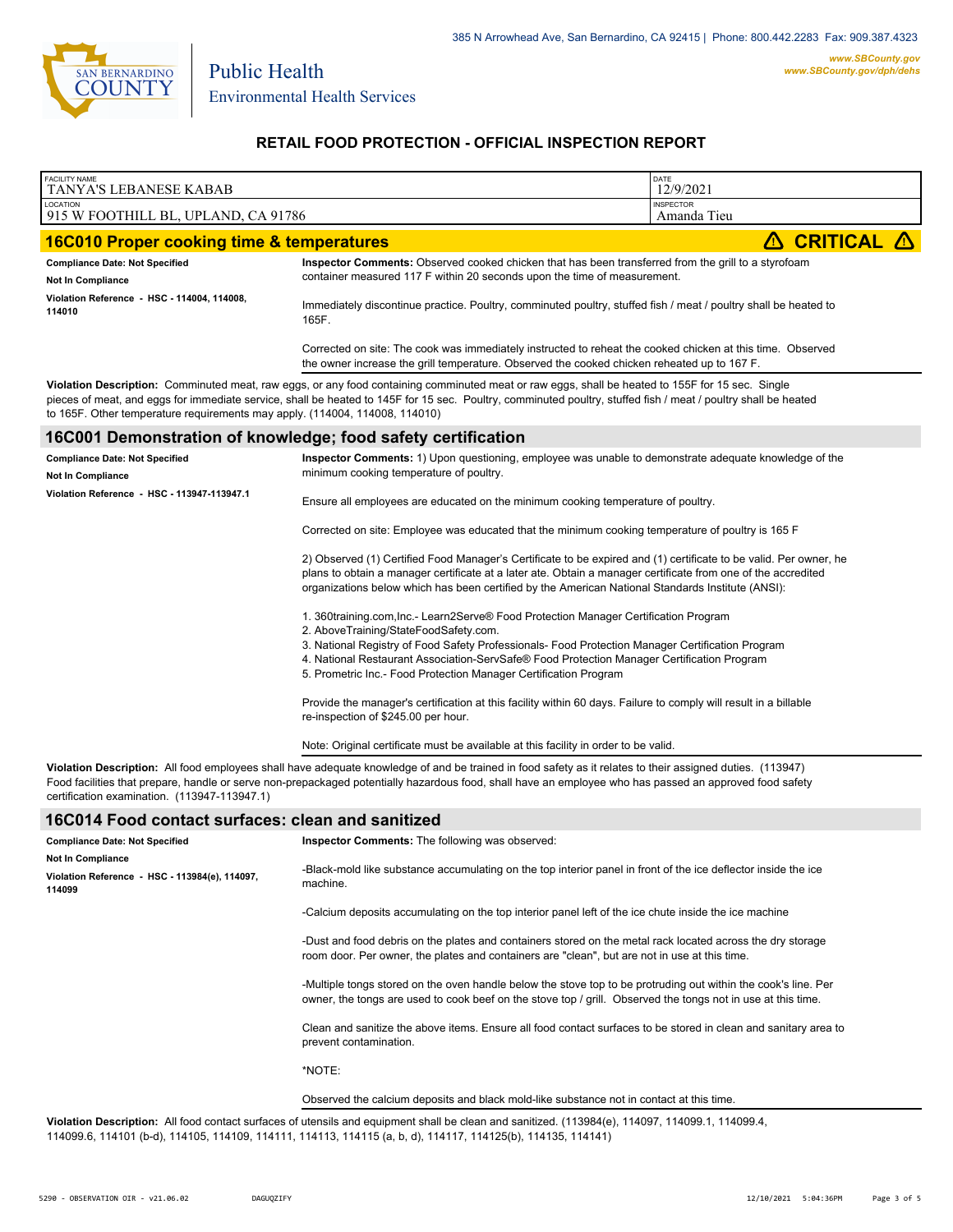

Public Health

## **RETAIL FOOD PROTECTION - OFFICIAL INSPECTION REPORT**

| <b>FACILITY NAME</b><br>TANYA'S LEBANESE KABAB                                                             |                                                                                                                                                                                                                                                                                                                                             | <b>DATE</b><br>12/9/2021        |  |
|------------------------------------------------------------------------------------------------------------|---------------------------------------------------------------------------------------------------------------------------------------------------------------------------------------------------------------------------------------------------------------------------------------------------------------------------------------------|---------------------------------|--|
| LOCATION<br>915 W FOOTHILL BL, UPLAND, CA 91786                                                            |                                                                                                                                                                                                                                                                                                                                             | <b>INSPECTOR</b><br>Amanda Tieu |  |
| 16C033 Nonfood-contact surfaces clean                                                                      |                                                                                                                                                                                                                                                                                                                                             |                                 |  |
| <b>Compliance Date: Not Specified</b>                                                                      | Inspector Comments: 1) Grease accumulation was observed on the sides of the stove top and the grill                                                                                                                                                                                                                                         |                                 |  |
| Not In Compliance<br>Violation Reference - HSC - 114115 (c)                                                | 2) [REPEAT VIOLATION] Observed grease accumulation on the ventilation hood filter above the grill<br>3) Excessive frozen meat debris and black/brown staining was observed inside the bottom and sides of the ice<br>chest. Observed the food stored within the ice chest not in contact with the meat debris and staining at this<br>time. |                                 |  |
|                                                                                                            |                                                                                                                                                                                                                                                                                                                                             |                                 |  |
|                                                                                                            | Immediately clean and sanitize the above items. Ensure all nonfood contact surfaces of utensils and equipment<br>are maintained clean.                                                                                                                                                                                                      |                                 |  |
| Violation Description: All nonfood contact surfaces of utensils and equipment shall be clean. (114115 (c)) |                                                                                                                                                                                                                                                                                                                                             |                                 |  |
| 16C036 Equipment, utensils and linens: storage and use                                                     |                                                                                                                                                                                                                                                                                                                                             |                                 |  |
| <b>Compliance Date: Not Specified</b>                                                                      | Inspector Comments: 1) Observed a cutting board stored behind the food preparation sink faucet                                                                                                                                                                                                                                              |                                 |  |
| Not In Compliance<br>Violation Reference - HSC - 114074, 114081,                                           | 2) Observed packaged to-go containers stored on the flooring within the back storage room.                                                                                                                                                                                                                                                  |                                 |  |

from contamination. **Violation Description:** All clean and soiled linen shall be properly stored; non-food items shall be stored and displayed separate from food and food-contact surfaces. (114185.3 - 114185.4)Utensils and equipment shall be handled and stored so as to be protected from contamination. (114074 - 114075, 114081, 114119, 114121, 114161, 114178, 114179, 114083, 114185, 114185.2, 114185.5) Pressurized cylinders must be securely fastened to a rigid structure. (114172)

Discontinue practice. Ensure and maintain all food contact surfaces are properly stored, handled, and protected

### **16C045 Floors, walls and ceilings: built, maintained, and clean**

| <b>Compliance Date: Not Specified</b>          | Inspector Comments: Grease accumulation was observed on the flooring below the food preparation table |
|------------------------------------------------|-------------------------------------------------------------------------------------------------------|
| <b>Not In Compliance</b>                       | and dust accumulation at the dry storage area.                                                        |
| Violation Reference - HSC - 114143 (d), 114266 | Maintain all floors and all kitchen equipment in a clean and sanitary manner at all times             |

**Violation Description:** The walls / ceilings shall have durable, smooth, nonabsorbent, and washable surfaces. All floor surfaces, other than the customer service areas, shall be approved, smooth, durable and made of nonabsorbent material that is easily cleanable. Approved base coving shall be provided in all areas, except customer service areas and where food is stored in original unopened containers. Food facilities shall be fully enclosed. All food facilities shall be kept clean and in good repair. (114143 (d), 114257, 114266, 114268, 114268.1, 114271, 114272) Cleaning must be an approved dustless method. (114268.1) Mats and duckboards, if used, must be removable and easily cleanable. (114272) Open-air barbecues or wood-burning ovens floor surfaces must extend a minimum of five feet and be impervious or easily cleanable. (114143(d))

#### **Overall Inspection Comments**

\*NOTE:

**114119**

1) A routine inspection was conducted in conjunction with the complaint inspection. For more details of violations not related to the complaint, please refer to the routine inspection report conducted on 12/9/2021.

2) \*No signature obtained due to COVID-19 safety measures. "No Signature." The contents of the complaint inspection has been discussed with the facility owner\*.

#### **FREE Classes to L.E.A.R.N!**

Liaison Education And Risk Network (L.E.A.R.N.) is a FREE class based on the fundamentals of Active Managerial Control and [the Centers](http://wp.sbcounty.gov/dph/events/) for Disease Control and Prevention's five risk factors that lead to foodborne illnesses. Find out when the next L.E.A.R.N. class is by checking our calendar.

### **Signature(s) of Acknowledgement**

NO SIGNATURE

NAME: SAAD AHMAD TITLE: OWNER